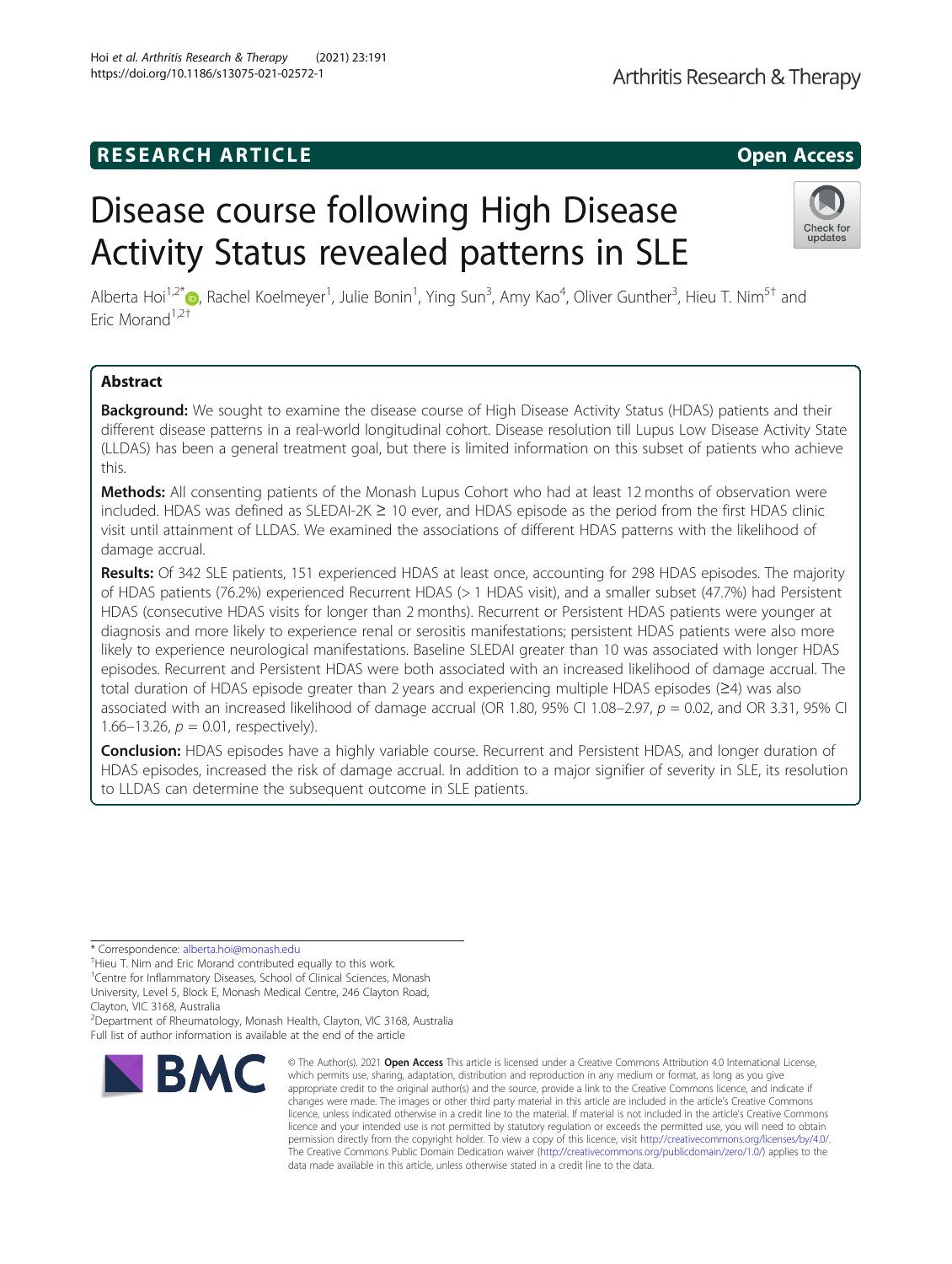# Introduction

Systemic lupus erythematosus (SLE) is a chronic multisystem autoimmune disease with the potential to cause significant morbidity and mortality in affected patients. Clinical heterogeneity, in terms of breadth of organ involvement and disease activity over time, adds to the complexity of disease management and measurement. Tools with which to identify patients at high risk of adverse outcome are lacking. Recently, we described the concept of High Disease Activity Status (HDAS), defined as experiencing SLE Disease Activity Index-2000 (SLE- $DAI-2K$ )  $\geq$  10, as a disease severity and prognostic indicator [\[1\]](#page-7-0), showing that attainment of HDAS at any time during the observation was associated with poorer longterm outcomes. In addition, in some clinical trials, this SLEDAI-2K cut-off has been associated with better discrimination of responders to targeted therapy  $[2-4]$  $[2-4]$  $[2-4]$ , suggesting the possibility that such patients may be targeted for treatment escalation.

The natural history of SLE is relapsing and remitting, such that periods of higher disease activity are usually followed by lower disease activity, either spontaneously or in response to treatment escalation. However, the disease course following an occurrence of HDAS, and the resolution of such episodes, has not been described. In this study, we examine clinical associations of different HDAS patterns and their associated outcomes.

# Materials and methods

#### Study design, setting, and participants

The Monash Lupus Clinic is a specialist outpatient clinic based at Monash Health in Melbourne, Australia. As a centre of the Australian Lupus Registry and Biobank (ALRB) [[5\]](#page-7-0), observational data are collected prospectively from patients with SLE. All participants provide written informed consent for their participation, and the study was approved by the Monash Health Human Research Ethics Committee. Data captured includes sociodemographic details, clinical laboratory and treatment information, and SLE-specific disease activity and damage assessments. SLE patients met either the American College of Rheumatology (ACR) or the Systemic Lupus International Collaborating Clinics (SLICC) SLE Classification Criteria prior to enrolment  $[6, 7]$  $[6, 7]$  $[6, 7]$  $[6, 7]$ . The current study was limited to data from patients enrolled between April 2007 and July 2019 who had at least 2 clinic visits and at least 1 year of observation. As this was a retrospective analysis of prospectively collected data and no specific interventions were used, patients received standard of care.

# SLE-related clinical variables

Diagnostic assessments and autoantibody positivity were assessed at enrolment. Date of diagnosis refers to when the diagnosis of SLE was confirmed by a specialist. At each visit, SLE disease activity was measured using the SLEDAI-2K [[8](#page-7-0)] and using the Physician Global Assessment and SLE Flare Index used in the Safety of Estrogens in Lupus Erythematosus National Assessment (SELENA) study [[9](#page-7-0)]. Accrual of damage since the onset of SLE was measured annually using the SLICC-ACR Damage Index (SDI) [[10\]](#page-7-0).

# High Disease Activity Status (HDAS)

HDAS was defined as attainment of SLEDAI-2K  $\geq$  10 or greater [[1\]](#page-7-0). We classified HDAS patients into Recurrent HDAS, which refers to those with at least two visits with SLEDAI-2K  $\geq$ 10, or as Persistent HDAS, which is the subset of Recurrent HDAS patients who experienced at least one episode of SLEDAI-2K  $\geq$  10 for at least two consecutive visits over a period of at least 2 months. We also defined an HDAS episode as the period from the onset of HDAS until resolution, defined by attainment of Lupus Low Disease Activity State (LLDAS) [\[11](#page-7-0), [12](#page-7-0)]. This construct allows us to study the disease course following patients' presentation with HDAS. As disease activity can fluctuate depending on patient variability and treatment response, we defined the conclusion of the HDAS episode as the attainment of LLDAS.

#### Statistical analysis

Descriptive statistics were used to describe the characteristics of included patients and the HDAS episodes. Bivariate tests (e.g.,  $\chi^2$  test, Fisher's exact test, t test, and Kruskal-Wallis test) and multinomial logistic regression were used for group comparisons. Where applicable, unpaired heteroscedastic  $t$  tests were used assuming the variance of the groups compared was different. Logistic regression was used to assess the association of different HDAS groups, the number of HDAS episodes, and the duration of HDAS episodes with damage accrual. Other than pathology data, most other variables had a low level of missing data. Visits with missing SLEDAI-2K data (8.9% of visits) were excluded when calculating patterns of HDAS. A  $p = 0.05$  was set as the threshold for statistical significance. Kaplan-Meier survival analysis was performed to examine the resolution of HDAS episodes in patients at different baseline SLEDAI-2K scores. A heatmap of HDAS episodes was generated using the image.plot function in the R (version 3.6.3) programming environment.

# Results

# Cohort characteristics

At the time of analysis, 406 SLE patients at the Monash Lupus Clinic were enrolled in the ALRB; 342 (84.2%) had at least 2 clinic visits and had been followed for at least 1 year and were therefore included in the analysis.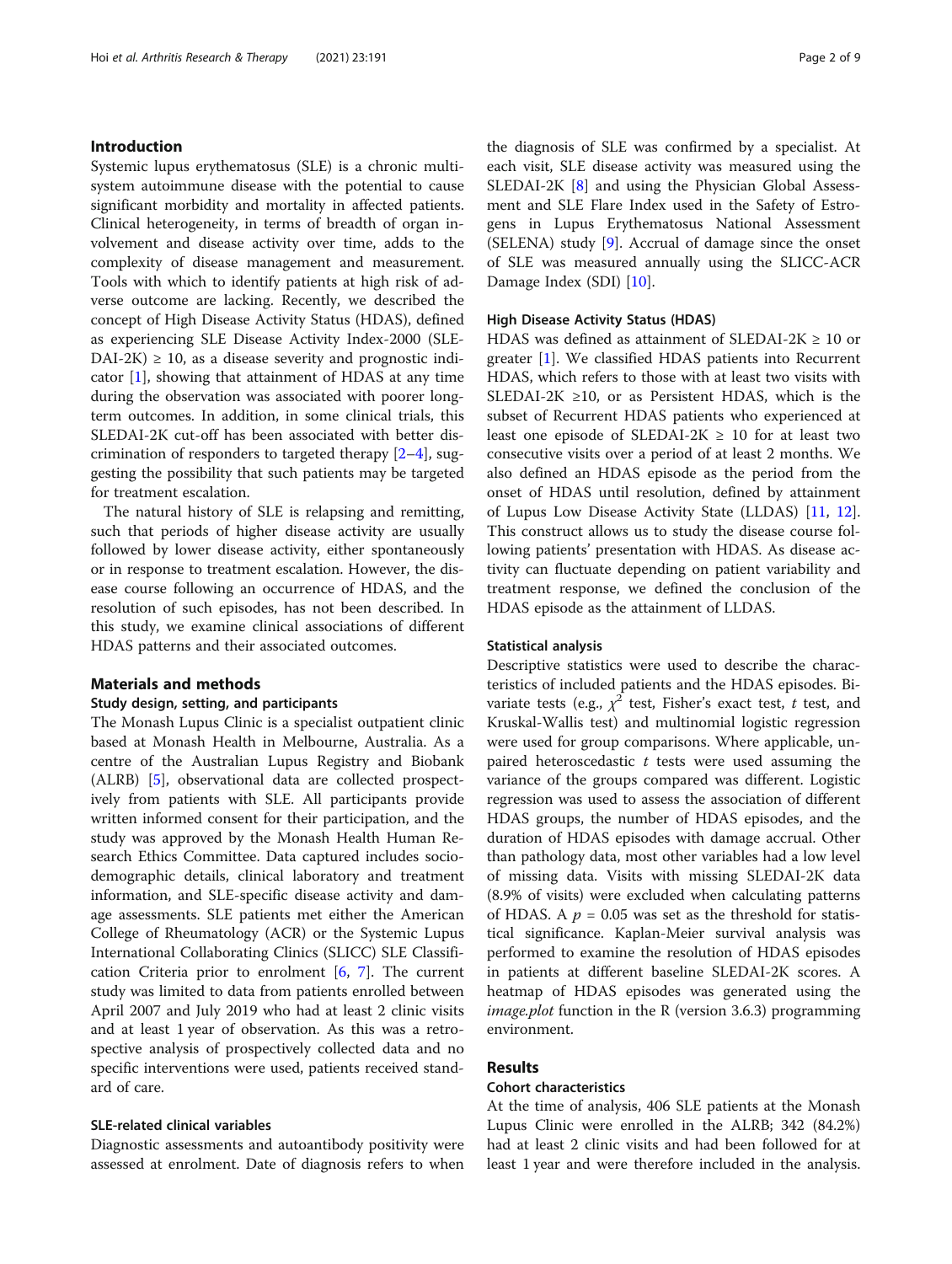# <span id="page-2-0"></span>**Table 1** Patient characteristics by HDAS category ( $n = 342$ )

| Patient characteristic                                         | <b>HDAS patient category</b>                                                   |                    |                                                   |                               |                                                  |
|----------------------------------------------------------------|--------------------------------------------------------------------------------|--------------------|---------------------------------------------------|-------------------------------|--------------------------------------------------|
|                                                                | One HDAS<br>Never experienced<br><b>HDAS</b> $(n = 191)$<br>visit ( $n = 36$ ) |                    | Recurrent but not<br>Persistent HDAS ( $n = 43$ ) | Persistent<br>HDAS $(n = 72)$ | difference in<br>characteristic<br>(p value) $c$ |
| Female sex                                                     | 168 (88.0%)                                                                    | 30 (83.3%)         | 39 (90.7%)                                        | 59 (81.9%)                    | 0.46                                             |
| Asian ethnicity <sup>a</sup>                                   | 67 (35.8%)                                                                     | 16 (48.5%)         | 26 (61.9%)                                        | 33 (45.8%)                    | 0.014                                            |
| Age at diagnosis (years), median<br>(IQR)                      | 32 (25, 45)                                                                    | 27 (19, 46.5)      | 26 (20, 37)                                       | 28.5 (21, 35)                 | 0.012                                            |
| Disease duration at enrolment<br>(years), median $(IQR)$       | 3(0.6, 11.5)                                                                   | 4.6(0.8, 11.2)     | 5.7(2, 12.8)                                      | 4.05 (0.85, 10.3)             | 0.64                                             |
| Total patient observation time<br>(years), median (IQR)        | 4.9(3, 8.7)                                                                    | $5.6$ $(2.1, 8.1)$ | 8.3 (4.7, 10.4)                                   | 8.8 (5.1, 12.1)               | < 0.001                                          |
| Categorical observation time variable                          |                                                                                |                    |                                                   |                               |                                                  |
| $<$ 5 years                                                    | 98 (51.3%)                                                                     | 17 (47.2%)         | 12 (27.9%)                                        | 17 (23.6%)                    | < 0.001                                          |
| 5-10 years                                                     | 62 (32.5%)                                                                     | 13 (36.1%)         | 17 (39.5%)                                        | 22 (30.6%)                    |                                                  |
| $10+$ years                                                    | 31 (16.2%)                                                                     | 6 (16.7%)          | 14 (32.6%)                                        | 33 (45.8%)                    |                                                  |
| Organ involvement                                              |                                                                                |                    |                                                   |                               |                                                  |
| Skin                                                           | 126 (66.0%)                                                                    | 18 (50.0%)         | 31 (72.1%)                                        | 45 (62.5%)                    | 0.20                                             |
| Arthritis                                                      | 134 (70.2%)                                                                    | 23 (63.9%)         | 31 (72.1%)                                        | 44 (61.1%)                    | 0.46                                             |
| Haematological                                                 | 92 (48.2%)                                                                     | 21 (58.3%)         | 27 (62.8%)                                        | 40 (55.6%)                    | 0.26                                             |
| Renal                                                          | 43 (22.5%)                                                                     | 12 (33.3%)         | 24 (55.8%)                                        | 50 (69.4%)                    | < 0.001                                          |
| Serositis                                                      | 49 (25.7%)                                                                     | 11 (30.6%)         | 18 (41.9%)                                        | 38 (52.8%)                    | < 0.001                                          |
| Neurological                                                   | 16 (8.4%)                                                                      | 3(8.3%)            | 7 (16.3%)                                         | 19 (26.4%)                    | 0.001                                            |
| Serological profile                                            |                                                                                |                    |                                                   |                               |                                                  |
| Anti_dsDNA                                                     | 123 (65.1%)                                                                    | 30 (85.7%)         | 42 (97.7%)                                        | 70 (97.2%)                    | < 0.001                                          |
| Anti_Sm                                                        | 20 (11.0%)                                                                     | 8 (22.9%)          | 12 (28.6%)                                        | 17 (23.6%)                    | 0.007                                            |
| Anti_Ro                                                        | 74 (40.7%)                                                                     | 17 (48.6%)         | 26 (61.9%)                                        | 38 (52.8%)                    | 0.052                                            |
| Anti-phospholipid-autoantibody-<br>positive                    | 94 (49.2%)                                                                     | 18 (50.0%)         | 25 (58.1%)                                        | 42 (58.3%)                    | 0.49                                             |
| Low complement at baseline <sup>b</sup>                        | 89 (46.6%)                                                                     | 24 (66.7%)         | 29 (67.4%)                                        | 58 (80.6%)                    | < 0.001                                          |
| Anti-dsDNA-positive and low<br>complement at baseline          | 60 (31.4%)                                                                     | 20 (55.6%)         | 29 (67.4%)                                        | 57 (79.2%)                    | < 0.001                                          |
| Adjusted mean SLEDAI, median (IQR)                             | 2.2(1.2, 3.5)                                                                  | $4.1$ (3.55, 5.5)  | $5.2$ (4.1, 6.2)                                  | $6.4$ $(5.0, 8.1)$            | < 0.001                                          |
| Mild/moderate flare rate, median<br>(IQR) per 100 person-years | $0.3$ $(0, .6)$                                                                | 0.5(0.3, 1.05)     | 0.9(0.6, 1.2)                                     | $0.9$ $(0.6, 1.3)$            | < 0.001                                          |
| Severe flare rate, median (IQR) per<br>100 person-years        | 0(0, 0)                                                                        | $0.1$ $(0, 0.4)$   | $0.2$ (0.1, .4)                                   | 0.5(0.2, 0.9)                 | < 0.001                                          |
| Damage accrual over observation<br>period                      | 51 (26.7%)                                                                     | 13 (36.1%)         | 20 (46.5%)                                        | 48 (66.7%)                    | < 0.001                                          |
| <b>Treatment received</b>                                      |                                                                                |                    |                                                   |                               |                                                  |
| Hydroxychloroquine                                             | 175 (91.6%)                                                                    | 32 (88.9%)         | 43 (100.0%)                                       | 69 (95.8%)                    | 0.12                                             |
| Other immunosuppressants <sup>d</sup>                          | 119 (62.3%)                                                                    | 29 (80.6%)         | 41 (95.3%)                                        | 72 (100.0%)                   | < 0.001                                          |
| Hydroxychloroquine/other<br>immunosuppressants <sup>d</sup>    | 183 (95.8%)                                                                    | 35 (97.2%)         | 43 (100.0%)                                       | 72 (100.0%)                   | 0.18                                             |
| Mycophenolate                                                  | 43 (22.5%)                                                                     | 15 (41.7%)         | 29 (67.4%)                                        | 56 (77.8%)                    | < 0.001                                          |
| Azathioprine                                                   | 53 (27.7%)                                                                     | 15 (41.7%)         | 24 (55.8%)                                        | 41 (56.9%)                    | < 0.001                                          |
| Methotrexate                                                   | 44 (23.0%)                                                                     | $9(25.0\%)$        | 8 (18.6%)                                         | 19 (26.4%)                    | 0.81                                             |
| Cyclophosphamide                                               | $4(2.1\%)$                                                                     | $0(0.0\%)$         | $3(7.0\%)$                                        | 17 (23.6%)                    | < 0.001                                          |
| Tacrolimus                                                     | 3(1.6%)                                                                        | $0(0.0\%)$         | 4 (9.3%)                                          | 4 (5.6%)                      | 0.026                                            |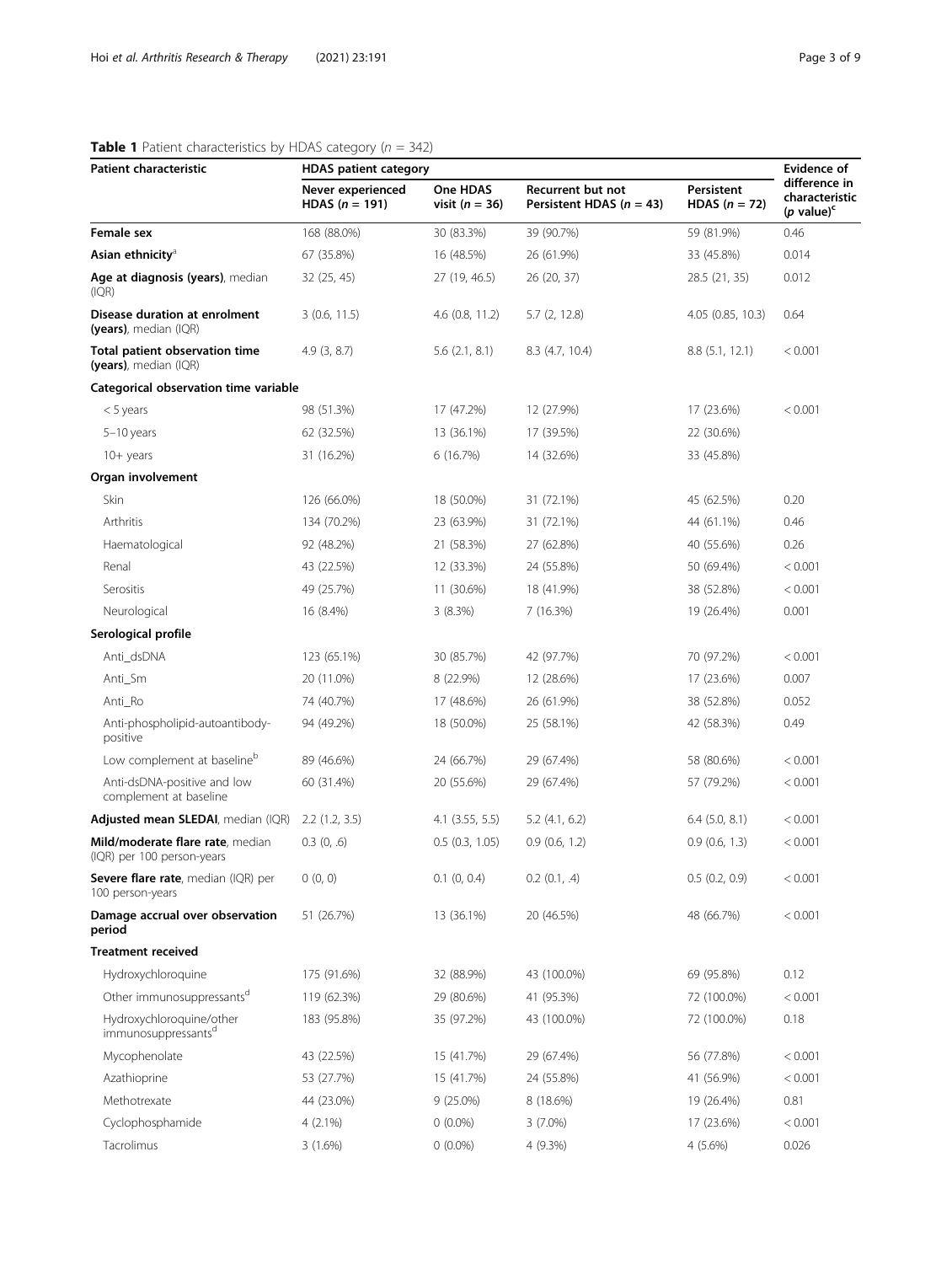| Patient characteristic         | <b>HDAS</b> patient category                 |                              |                                                 |                               |                                                                   |
|--------------------------------|----------------------------------------------|------------------------------|-------------------------------------------------|-------------------------------|-------------------------------------------------------------------|
|                                | Never experienced<br><b>HDAS</b> $(n = 191)$ | One HDAS<br>visit $(n = 36)$ | Recurrent but not<br>Persistent HDAS $(n = 43)$ | Persistent<br>HDAS $(n = 72)$ | difference in<br>characteristic<br>( <i>p</i> value) <sup>c</sup> |
| Leflunomide                    | $11(5.8\%)$                                  | $(2.8\%)$                    | $(2.3\%)$                                       | $4(5.6\%)$                    | 0.73                                                              |
| Prednisolone (any dose)        | 128 (67.0%)                                  | 32 (88.9%)                   | 41 (95.3%)                                      | 71 (98.6%)                    | < 0.001                                                           |
| Prednisolone $> 15$ mg per day | 61 (31.9%)                                   | 20 (55.6%)                   | 34 (79.1%)                                      | 64 (88.9%)                    | < 0.001                                                           |

**Table 1** Patient characteristics by HDAS category ( $n = 342$ ) (Continued)

and the Stand of non-Asians were of Caucasian ethnicity; other ethnicities reported included Aboriginal and/or Torres Strait Islander, African, Egyptian, Latin American, Maori, Middle Eastern, Pacific Islander, and Turkish ethnicity and persons of mixed ethnicity

b<br>Includes positivity for anti-cardiolipin, anti-beta2GPI, or lupus anticoagulant

Tests used to compare the HDAS categories included the Pearson's chi-squared test, Fisher's exact test, and the Kruskal-Wallis test<br><sup>d</sup>Other immunosuppressants include mycophonolate azathionrine, methotrexate, cyclophospha

<sup>d</sup>Other immunosuppressants include mycophenolate, azathioprine, methotrexate, cyclophosphamide, tacrolimus, leflunomide, chloroquine, mercaptopurine,

and sulfasalazine

These patients had a median (interquartile range, IQR) disease duration of 3.6 years (0.7–11.1 years) at enrolment and a mean (standard deviation, SD) observation time of 6.7 years (3.6 years). The median time-adjusted mean SLEDAI-2K (AMS) of the cohort was 3.6 (IQR  $2.0 - 5.3$ ).

# Patterns of HDAS occurrence

Almost half (151/342, 44.2%) of the participants experienced at least one HDAS visit (SLEDAI-2K  $\geq$  10); 10.5% only experienced HDAS at a single visit, and 33.6% had Recurrent HDAS ( $\geq$  2 HDAS visits). Of the Recurrent HDAS group, 62.6% experienced at least one episode of Persistent HDAS.

Table [1](#page-2-0) provides descriptive statistics of patient characteristics by HDAS category. One of the main determinants of whether patients experience Recurrent or Persistent HDAS was their duration of observation, as shown by the higher duration of observation. We also saw differences with respect to age of diagnosis, ethnicity, and serological activity. There were also higher frequencies of renal involvement, history of serositis, or neurological manifestations in Recurrent or Persistent HDAS patients (Table [1\)](#page-2-0). To further explore the differences in patient characteristics, we conducted a multinomial logistic regression analysis (Table [2](#page-4-0)). The associations of these clinical features with Recurrent or Persistent HDAS were significantly higher. Recurrent or Persistent HDAS patients were also more likely to be treated with immunosuppressant (particularly mycophenolate, azathioprine, cyclophosphamide, and tacrolimus) and more likely to be on greater than 15 mg per day of prednisolone (Table [1\)](#page-2-0).

#### Characteristics of HDAS episodes

There were 298 HDAS episodes, defined as the period of observation between the first detection of HDAS until attainment of LLDAS, in 151 patients, observed over a total of 5193 visits. The duration of HDAS episodes was highly variable, with a median (IQR) of 147 days (84–294 days) (Fig. [1A](#page-5-0)). Disease activity at the commencement of an HDAS episode influenced episode duration. Compared to HDAS episodes where baseline SLEDAI-2K =  $10$ , HDAS episodes with higher baseline scores (SLEDAI-2K > 10) were significantly longer (mean  $\pm$  SD; 211  $\pm$  200 vs 280  $\pm$ 354 days,  $p = 0.032$ ) (Fig. [1B](#page-5-0)). The median time to resolution (LLDAS) was 5.5 months vs 5.1 months (OR 0.74, 95% CI 0.12 to 2.46,  $p = 0.014$ ) (Fig. [1C](#page-5-0)), and the likelihood of HDA episodes lasting > 2 years was also significantly higher, with an odds ratio of 3.17 (95%  $CI = 1.04-$ 9.6,  $p = 0.04$ ).

#### Different patterns of HDAS and damage accrual

Compared to non-HDAS patients, the risk of damage was markedly increased amongst patients with Recurrent or Persistent HDAS. When adjusted for observation time, Persistent HDAS patients had a significantly increased likelihood of damage accrual (OR 3.7, CI 2.0– 7.1),  $p < 0.001$  (Table [3\)](#page-5-0). The duration of an HDAS episode was also strongly associated with damage accrual (Table [4](#page-6-0)). This was observed regardless of whether we calculated cumulative exposure of HDAS episodes for patients or individual HDAS episodes (Table [4](#page-6-0)). For HDAS episodes that lasted over 2 years, the adjusted odds ratio for damage accrual was 1.80 (95% CI 1.08– 2.97,  $p = 0.02$ ) (Table [4](#page-6-0)). We also examined the effects of multiple HDAS episodes on damage accrual and found that only experiencing 4 or more HDAS episodes was associated with increased damage accrual when adjusting for observation time (OR 3.31, 95% CI 1.66 to 13.26,  $p = 0.001$ ) (Table [5](#page-6-0)).

# **Discussion**

High Disease Activity Status (HDAS) has recently been confirmed as an important prognostic indicator for severe disease in SLE [\[1](#page-7-0)]. Studies of HDAS patients in real-world cohorts can shed light on how disease behaves in this group of patients which are typically the target population of clinical trials. In this study, we report on a number of disease patterns following an initial HDAS visit and their association with damage accrual. We observed that the majority of HDAS patients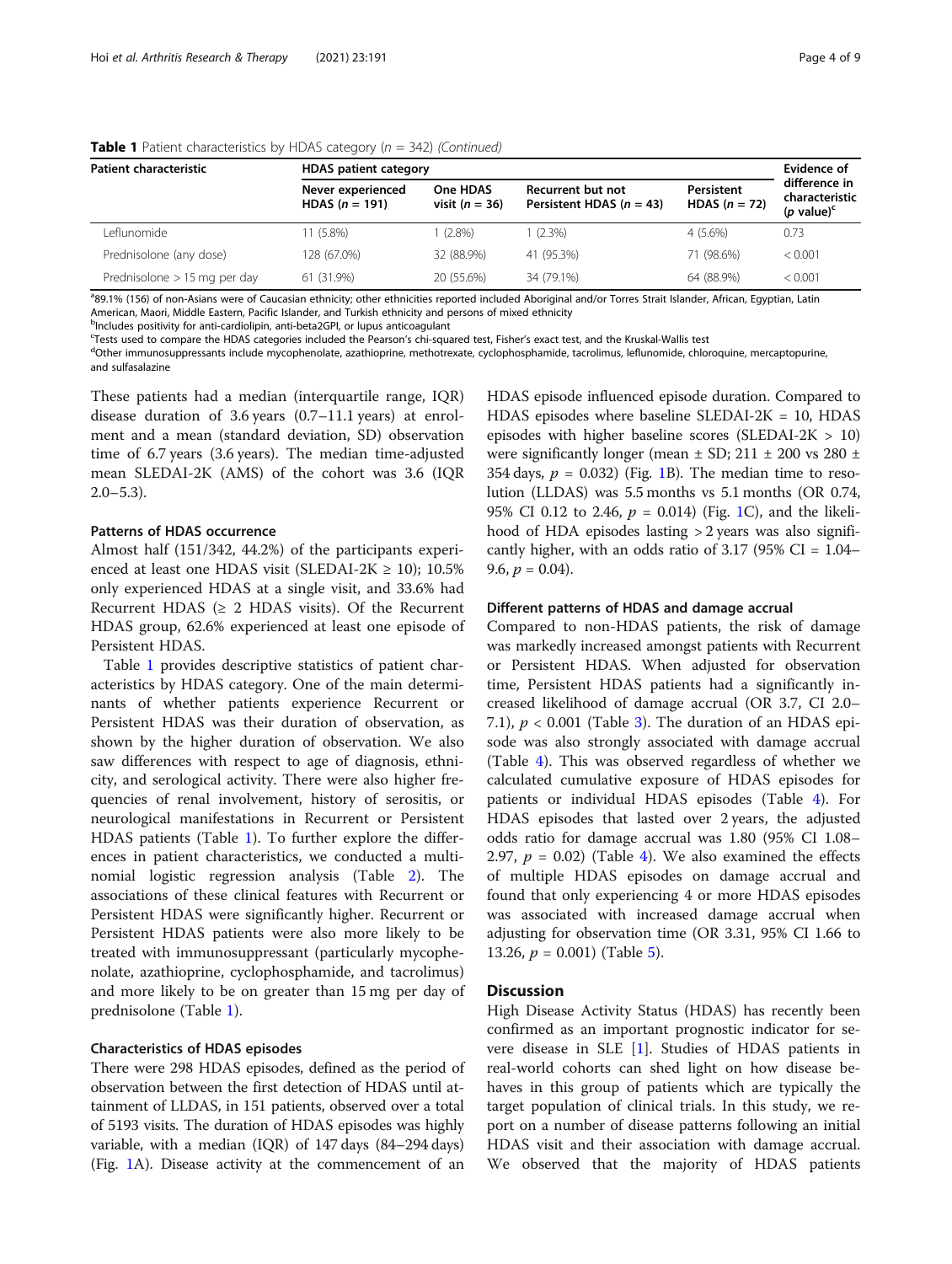# <span id="page-4-0"></span>Table 2 Clinical associations that predict HDAS patient categories

| <b>Patient characteristic</b>                          | HDAS patient category <sup>a</sup><br>(relative risk, 95% confidence interval; p value) |                                                        |                                      |  |
|--------------------------------------------------------|-----------------------------------------------------------------------------------------|--------------------------------------------------------|--------------------------------------|--|
|                                                        | 1 HDAS visit<br>$(n = 36)$                                                              | <b>Recurrent but not Persistent HDAS</b><br>$(n = 43)$ | <b>Persistent HDAS</b><br>$(n = 72)$ |  |
| Asian ethnicity                                        | 1.69 (0.80-3.55; 0.170)                                                                 | 2.91 (1.46-5.81; 0.002)                                | 1.52 (0.87-2.63; 0.140)              |  |
| Total patient observation (years)                      | $0.99(0.89 - 1.09; 0.783)$                                                              | 1.13 (1.04-1.24; 0.006)                                | $1.21(1.12 - 1.30) < 0.001$          |  |
| Categorical observation time variable                  |                                                                                         |                                                        |                                      |  |
| $<$ 5 years                                            | 1.0 (not applicable)                                                                    | 1.0 (not applicable)                                   | 1.0 (not applicable)                 |  |
| $5-10$ years                                           | 1.21 (0.55-2.66; 0.638)                                                                 | 2.24 (1.0-5.0; 0.050)                                  | 2.05 (1.0-4.15; 0.048)               |  |
| $10+$ years                                            | 1.12 (0.40-3.08; 0.832)                                                                 | 3.69 (1.54-8.81; 0.003)                                | $6.14$ (3.01-12.49; < 0.001)         |  |
| Organ involvement by SLICC SLE Classification Criteria |                                                                                         |                                                        |                                      |  |
| Skin                                                   | $0.52$ (0.25-1.06; 0.071)                                                               | 1.33 (0.64-2.77; 0.441)                                | $0.86$ (0.49-1.51; 0.599)            |  |
| Arthritis                                              | $0.75$ (0.36-1.59; 0.456)                                                               | 1.10 (0.53-2.29; 0.801)                                | $0.67$ $(0.38 - 1.18; 0.163)$        |  |
| Haematological                                         | $1.51$ (0.73-3.10; 0.265)                                                               | 1.82 (0.92-3.59; 0.086)                                | 1.35 (0.78-2.32; 0.286)              |  |
| Renal                                                  | 1.72 (0.80-3.72; 0.168)                                                                 | $4.35$ (2.18-8.68; < 0.001)                            | $7.82$ (4.27-14.33; < 0.001)         |  |
| Serositis                                              | 1.28 (0.58-2.78; 0.541)                                                                 | 2.09 (1.05-4.15; 0.036)                                | $3.24$ (1.84-5.70; < 0.001)          |  |
| Neurological                                           | $0.99$ (0.27-3.60; 0.993)                                                               | 2.13 (0.82-5.54; 0.123)                                | $3.92$ (1.88-8.16; < 0.001)          |  |
| Serological profile                                    |                                                                                         |                                                        |                                      |  |
| Anti dsDNA                                             | 3.22 (1.19-8.69; 0.021)                                                                 | 22.54 (3.03-167.46; 0.002)                             | $18.78$ (4.46-79.03; < 0.001)        |  |
| Anti_Sm                                                | 2.40 (0.96-6.0; 0.061)                                                                  | 3.24 (1.43-7.32; 0.005)                                | 2.50 (1.22-5.12; 0.012)              |  |
| Anti Ro                                                | 1.38 (0.67-2.85; 0.386)                                                                 | 2.37 (1.19-4.73; 0.014)                                | 1.63 (0.94-2.82; 0.081)              |  |
| Anti-phospholipid-autoantibody-positive                | $1.03$ (0.51-2.10; 0.931)                                                               | 1.43 (0.73-2.80; 0.292)                                | 1.44 (0.84-2.50; 0.188)              |  |
| Low complement at baseline                             | 2.29 (1.08-4.85; 0.030)                                                                 | 2.37 (1.18-4.77; 0.015)                                | $4.75$ (2.48-9.09; < 0.001)          |  |
| Anti-dsDNA-positive and low complement at baseline     | 2.73 (1.32-5.63; 0.007)                                                                 | $4.52$ (2.23-9.17; < 0.001)                            | $8.30(4.35-15.82; < 0.001)$          |  |

<sup>a</sup>Reference category: patients who never experienced HDA ( $n = 191$ )

experience Recurrent HDAS rather than single events, a finding particularly evident with longer periods of observation suggesting that shorter studies may fail to detect this pattern. Recurrent or Persistent HDAS patients have the hallmark of a more severe phenotype, with younger at disease onset, more serological activity, and more serious organ involvement including renal disease, serositis, and neurological features.

We explored the relationship between different patterns of HDAS and damage accrual. Not surprisingly, Recurrent and Persistent HDAS were associated with increased risk of damage accrual even after adjusting for observation time. Our data also suggest that the total cumulative period of HDAS greater than 2 years, rather than the number of relapses, had a greater effect on damage accrual.

The attainment of LLDAS is an important treatment goal for people affected with SLE, as it has been associated with protection from flares and damage accrual [[13\]](#page-7-0). In this study, we analysed the characteristics of HDAS episodes which were defined by the first attainment of LLDAS after patients experienced HDAS. Our study sheds light on the heterogeneity of the duration of these HDAS episodes. Longer duration of HDAS episodes and multiple recurrent HDAS episodes were strong predictors for damage accrual. Many factors can determine the duration of an HDAS episode, but one important consideration was the baseline disease activity. Higher SLEDAI-2K at the onset of HDAS was associated with longer HDAS episodes, which in turn was associated with an increased likelihood of damage accrual.

Monitoring the duration of an HDAS episode may be clinically relevant for planning treatment, as the relationship between the duration of HDAS episodes and damage appears to uphold whether patients experienced single or multiple HDAS episodes, implying that strategies aimed at attaining LLDAS more quickly after HDAS could limit the damage. Damage accrual was also significantly associated with patients who experienced multiple HDAS episodes (4 or greater), perhaps suggesting that this was a very select group with poor prognosis.

The implication of our findings is that early intervention to control disease activity upon the onset of HDAS is paramount. While a major challenge in SLE management is in the prevention of relapse, if disease can be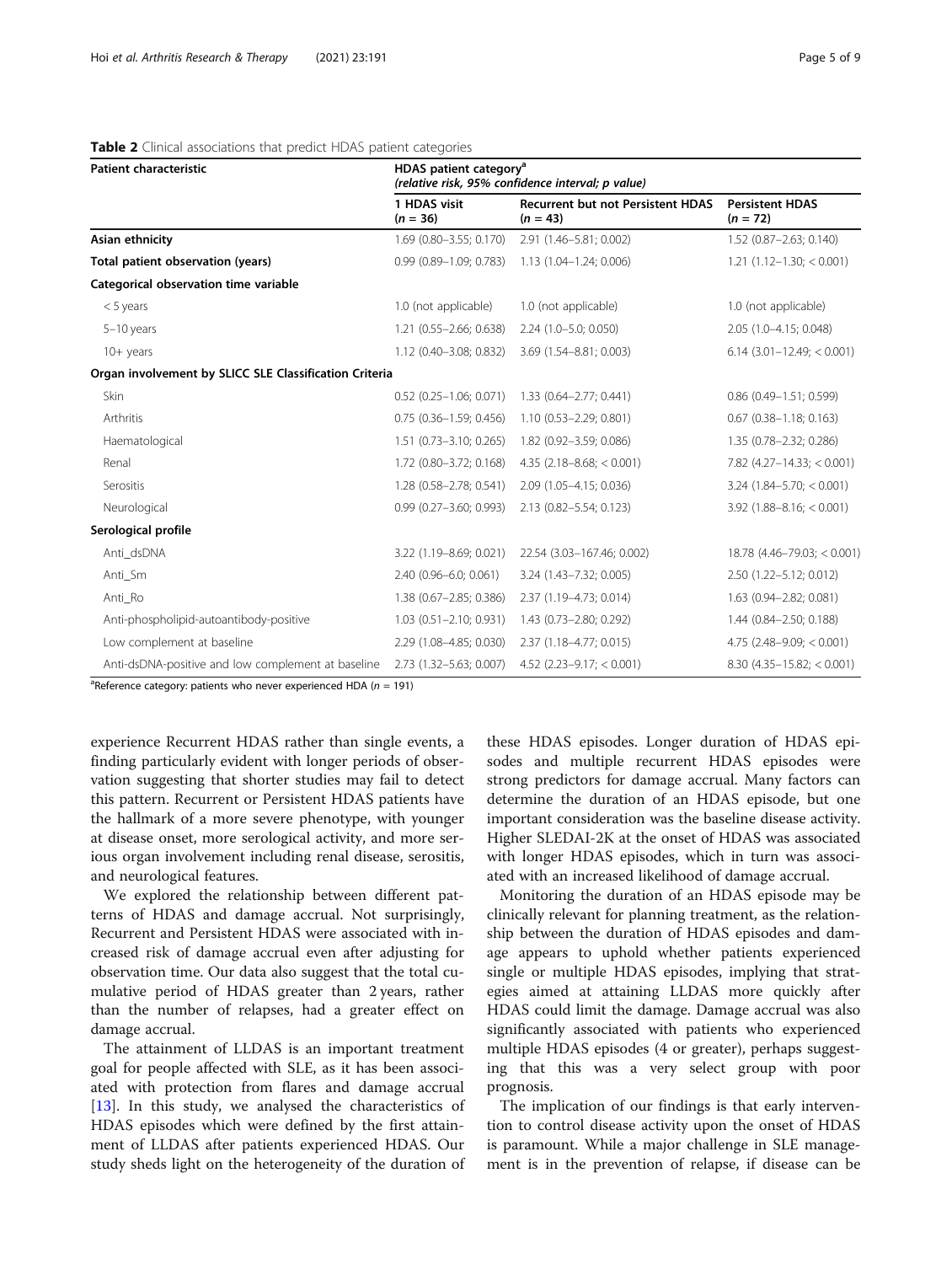<span id="page-5-0"></span>

rapidly brought into control, the risk of damage accrual can be minimised by curtailing the duration of the HDAS episode. The effect of multiple HDAS episodes on disease outcomes highlights the potential importance of maintenance therapy, particularly in the subset of patients who are prone to relapse or who have had a

prolonged HDAS episode. Other studies report on baseline patient and disease characteristics as predictors of relapse which can guide clinician decision-making [[14](#page-7-0), [15\]](#page-7-0).

A closer examination of HDAS episodes might also help us design better clinical trials. In our cohort, the

# Table 3 Risk of damage accrual by HDAS patient category

| <b>HDAS</b> patient category            | Odds of accruing damage |                |                                            |                |  |  |
|-----------------------------------------|-------------------------|----------------|--------------------------------------------|----------------|--|--|
|                                         | Unadjusted              |                | Adjusted for observation time <sup>a</sup> |                |  |  |
|                                         | OR (95% CI)             | p value        | OR (95% CI)                                | p value        |  |  |
| Never experienced HDAS                  |                         | Not applicable |                                            | Not applicable |  |  |
| One HDAS visit only                     | $1.6(0.7-3.3)$          | 0.252          | $1.6(0.7-3.6)$                             | 0.267          |  |  |
| All Recurrent HDAS                      | $3.97(2.43 - 6.49)$     | < 0.001        | $2.74(1.60-4.69)$                          | < 0.001        |  |  |
| Recurrent but not Persistent HDAS       | $2.4(1.2 - 4.7)$        | 0.012          | $1.7(0.8-3.6)$                             | 0.146          |  |  |
| At least one episode of Persistent HDAS | $5.5(3.1-9.9)$          | < 0.001        | $3.7(2.0 - 7.1)$                           | < 0.001        |  |  |

<sup>a</sup>Adjusted for observation time modelled as a categorical variable (< 5 years, 5–< 10 years, and 10+ years)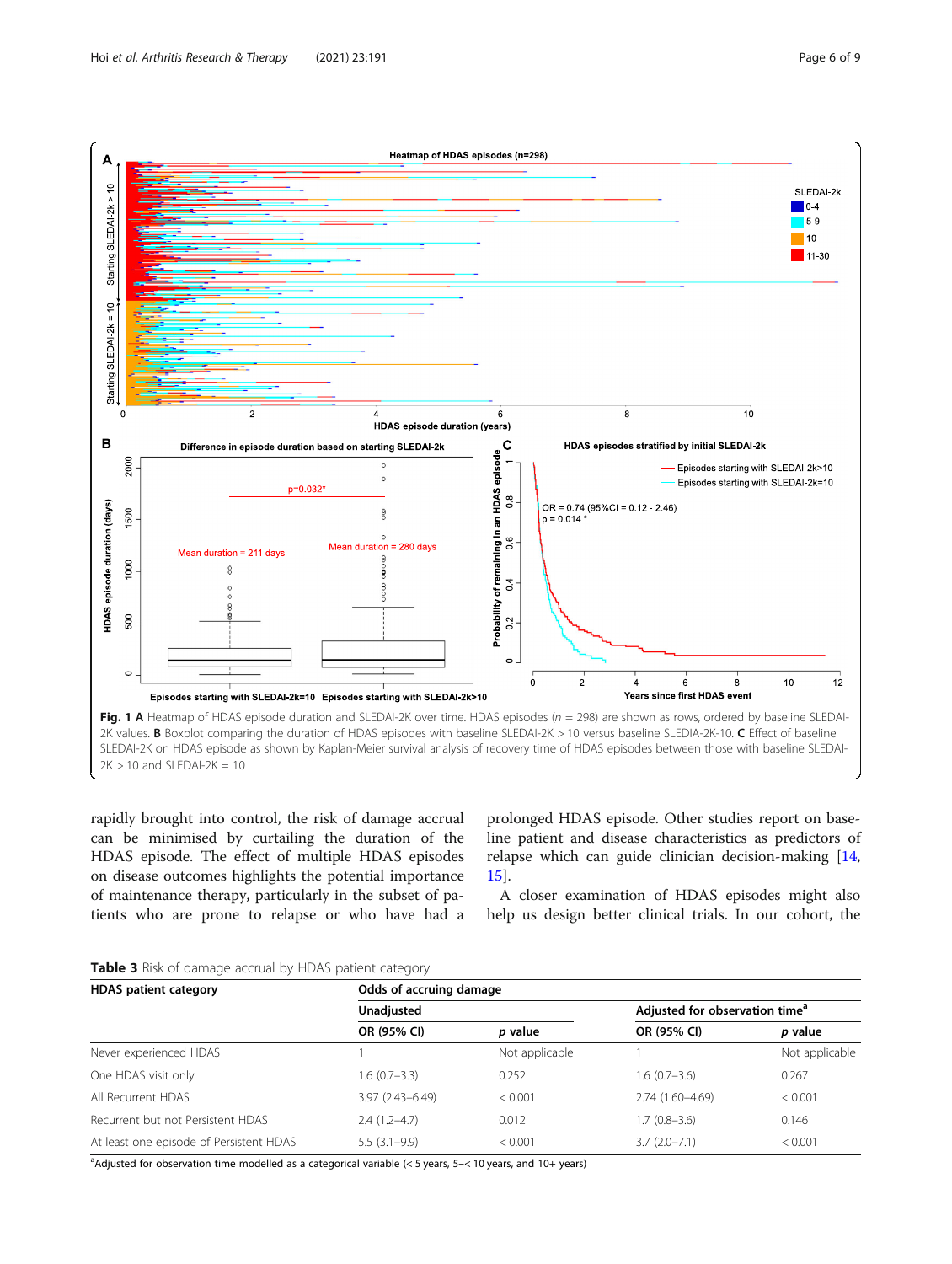| HDAS episode duration           |                     | Odds of accruing damage |                                            |                |  |  |  |
|---------------------------------|---------------------|-------------------------|--------------------------------------------|----------------|--|--|--|
|                                 | Unadjusted          |                         | Adjusted for observation time <sup>a</sup> |                |  |  |  |
|                                 | OR (95% CI)         | p value                 | OR (95% CI)                                | p value        |  |  |  |
| Never experienced HDAS          |                     | Not applicable          |                                            | Not applicable |  |  |  |
| <b>Cumulative HDAS duration</b> |                     |                         |                                            |                |  |  |  |
| $\geq$ 1 day and < 1 year       | 1.64 (0.90-2.97)    | 0.12                    | 1.48 (0.49-4.08)                           | 0.46           |  |  |  |
| $\geq$ 1 year and < 2 years     | 1.70 (0.76-3.83)    | 0.19                    | 1.27 (0.60-2.39)                           | 0.49           |  |  |  |
| 2 years or more                 | 5.55 (2.88-10.71)   | $< 0.001*$              | 1.80 (1.08-2.97)                           | $0.02*$        |  |  |  |
| Mean duration of HDAS episode   |                     |                         |                                            |                |  |  |  |
| $\geq$ 1 day and < 1 year       | $2.31(1.41 - 3.81)$ | $< 0.001*$              | 2.12 (0.88-5.00)                           | 0.09           |  |  |  |

 $\geq$ 1 year and < 2 years 1.81 (0.71–4.62) 0.30 0.93 (0.27–2.31) 0.88 2 years or more 6.37 (2.30–17.66) < 0.001\* 1.60 (0.91–2.67) 0.08

# <span id="page-6-0"></span>Table 4 Risk of damage accrual by HDAS episode duration

OR odds ratio, CI confidence interval \*Statistically significant at  $p < 0.05$ 

<sup>a</sup>Adjusted for observation time modelled as a categorical variable (< 5 years, 5-< 10 years, and 10+ years)

median duration of HDAS episodes was about 5 months, suggesting any interventional trial starting at HDAS and using LLDAS as an efficacy endpoint should take this into account [\[3](#page-7-0), [16](#page-7-0), [17\]](#page-8-0). An important observation in this context is the longer time to resolution in patients whose HDAS episode began with a SLEDAI-2K  $> 10$ . Currently, most SLE clinical trials are designed with endpoints at 24 or 48 weeks [[18\]](#page-8-0). If LLDAS is utilised as a primary endpoint, a shorter time to endpoint may allow greater differentiation between an active treatment arm and placebo when superimposed on the standard of care, particularly if we take into account the baseline SLEDAI-2K.

This study has some limitations. Some patients in our cohort entered into an HDAS episode but failed to achieve LLDAS during the observation period, for reasons such as shorter follow-up period or persistent disease activity. We have chosen not to include this smaller subset of patients in the current analysis as there may be many reasons for the inability to achieve LLDAS. Clinical manifestations at the time of HDAS varied considerably amongst patients, precluding analysis of associations of particular organ manifestations amongst HDAS patients with outcome. Although data were collected prospectively, this analysis is retrospective, and in addition, this is a single-centre study, albeit in a multiethnic cohort under universal health care. Confirmatory studies in independent cohorts are required, and we hope that the current findings will stimulate this.

# Conclusion

This study adds to existing evidence that HDAS is a poor prognostic indicator for SLE patients. In addition to previous findings that ever-attaining high disease activity defined as SLEDAI-2K  $\geq$  10, this study has demonstrated that Recurrent or Persistent HDAS, increased duration of HDAS episodes, and multiple repeated HDAS episodes were also associated with higher damage accrual. Future studies that examine for factors that predict the rapidity of HDAS resolution and maintenance of LLDAS will be useful.

| <b>Number</b><br>of HDAS<br>episodes | Odds of accruing damage |                |                                            |                |  |  |  |
|--------------------------------------|-------------------------|----------------|--------------------------------------------|----------------|--|--|--|
|                                      | <b>Unadjusted</b>       |                | Adjusted for observation time <sup>a</sup> |                |  |  |  |
|                                      | OR (95% CI)             | p value        | OR (95% CI)                                | p value        |  |  |  |
| $\Omega$                             |                         | Not applicable |                                            | Not applicable |  |  |  |
|                                      | 1.35 (0.72-2.51)        | 0.41           | $1.74(0.63 - 4.5)$                         | 0.27           |  |  |  |
|                                      | $2.27(1.13 - 4.55)$     | $0.02*$        | $1.09(0.48 - 2.15)$                        | 0.83           |  |  |  |
| 3.                                   | $2.23(0.92 - 5.41)$     | 0.08           | $1.44(0.74 - 2.58)$                        | 0.23           |  |  |  |
| 4 or more                            | 20.29 (5.80-70.98)      | $< 0.001*$     | 3.31 (1.66-13.26)                          | $0.01*$        |  |  |  |

OR odds ratio, CI confidence interval

\*Statistically significant at  $p < 0.05$ 

Adjusted for observation time modelled as a categorical variable (<5 years, 5–<10 years, and 10+ years)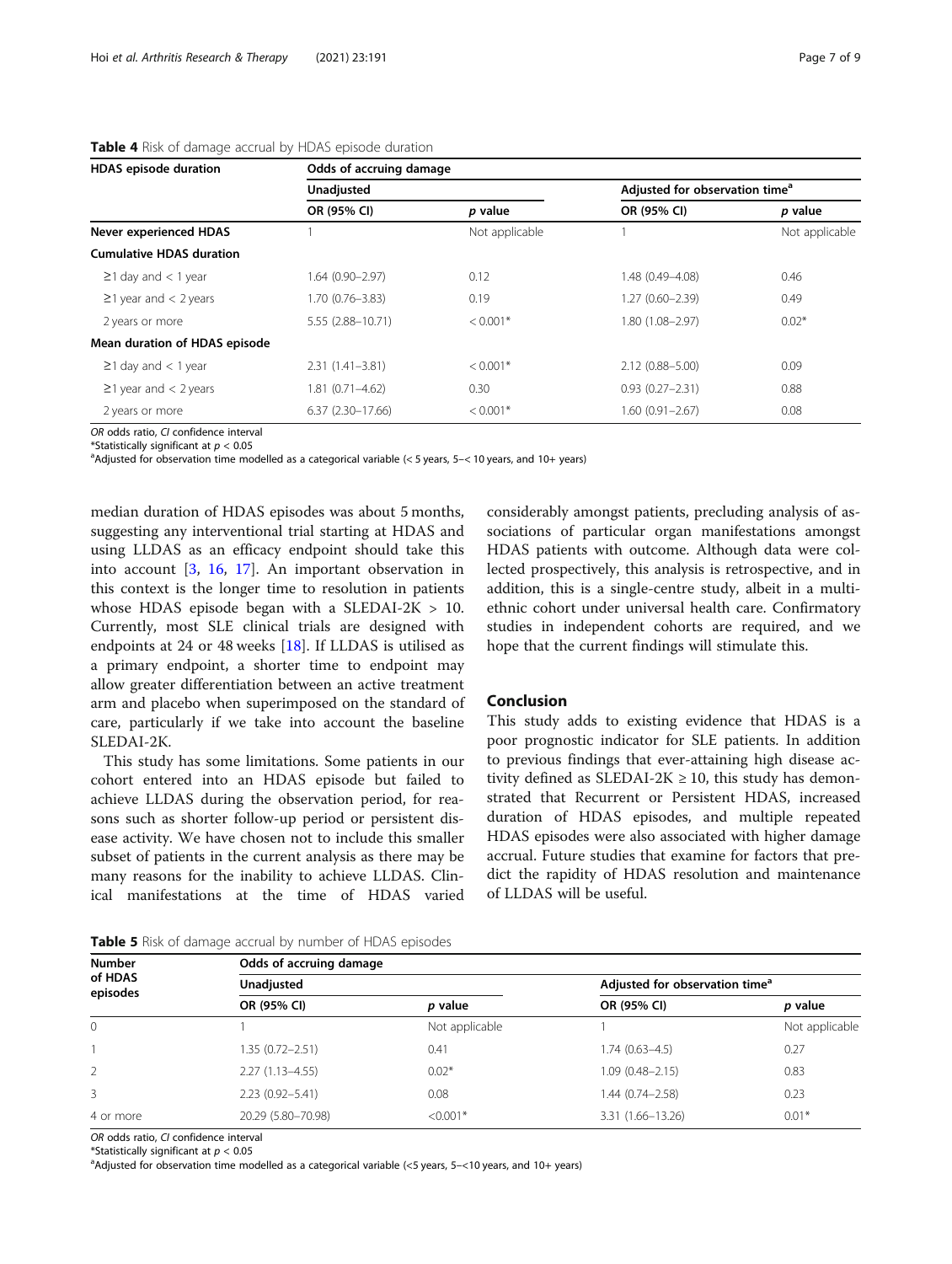#### <span id="page-7-0"></span>Abbreviations

ACR: American College of Rheumatology; ALRB: Australian Lupus Registry and Biobank; AMS: Time-adjusted mean SLEDAI-2K; CI: Confidence interval; HDAS: High Disease Activity Status; IQR: Interquartile range; LLDAS: Lupus Low Disease Activity State; SD: Standard deviation; SDI: Systemic lupus erythematosus Damage Index; SELENA: Safety of Estrogens in Lupus Erythematosus National Assessment Study; SLE: Systemic lupus erythematosus; SLEDAI-2K: Systemic Lupus Erythematosus Disease Activity Index-2000; SLICC: Systemic lupus International Collaborating Clinics

#### Acknowledgements

We thank the patients who consented to the use of their data and samples for research purposes as part of the Australian Lupus Registry and Biobank. The study was supported by a research grant provided by Merck KGaA. An abstract was presented at the 2019 American College of Rheumatology Annual Meeting.

#### Authors' contributions

AH, YS, AK, OG, HN, and EM contributed to the study conception and design. AH conducted the literature review. AH and EM were responsible for data acquisition. AH, RK, JB, and HN contributed to the analysis and interpretation of data. All authors were involved in drafting the article or revising it critically for important intellectual content. The authors read and approved the final manuscript.

#### Authors' information

| Author name      | Academic degrees |
|------------------|------------------|
| Alberta Hoi      | MBBS FRACP PhD   |
| Rachel Koelmeyer | BSc(Hons) MPH    |
| Julie Bonin      | <b>BSc MPH</b>   |
| Ying Sun         | <b>MSc</b>       |
| Amy Kao          | MD MPH MS        |
| Oliver Gunther   | PhD MSc          |
| Hieu Nim         | BEng(Hons) PhD   |
| Fric Morand      | MBBS FRACP PhD   |
|                  |                  |

#### Funding

Merck KGaA (YS, AK, OG) provided specific financial support for this study.

# Availability of data and materials

Ms Koelmeyer and Dr Nim had full access to all of the data in the study and take responsibility for the integrity of the data and the accuracy of the data analysis.

# **Declarations**

#### Ethics approval and consent to participate

Data collection and storage via the Australian Lupus Registry and Biobank and the current study has been approved by Monash Health Human Research and Ethics Committee Reference 14262A and was conducted according to the Declaration of Helsinki. Written informed consent was granted by all study participants.

#### Consent for publication

All authors approved the final version to be submitted for publication.

#### Competing interests

All authors have no relevant conflicts of interest but we acknowledge funding that was received for the conduct of the Australia Lupus Registry and Biobank at the Monash Lupus Clinic, in terms of sponsorship and unrestricted educational grants (AH, RK, JB, HN, EM) from Merck KGaA, GlaxoSmithKline, UCB, and Astra Zeneca.

#### Author details

<sup>1</sup> Centre for Inflammatory Diseases, School of Clinical Sciences, Monash University, Level 5, Block E, Monash Medical Centre, 246 Clayton Road, Clayton, VIC 3168, Australia. <sup>2</sup>Department of Rheumatology, Monash Health, Clayton, VIC 3168, Australia. <sup>3</sup>Merck Healthcare KGaA, Frankfurter Strasse 250 64293 Darmstadt, Germany. <sup>4</sup>EMD Serono, EMD Serono Research & Development Institute, Inc, a business of Merck KGaA, Darmstadt, Germany. 5 Faculty of Information Technology, Monash University, Clayton, VIC 3168, Australia.

#### Received: 4 May 2021 Accepted: 5 July 2021 Published online: 14 July 2021

#### References

- 1. Koelmeyer R, Nim HT, Nikpour M, Sun YB, Kao A, Guenther O, et al. High disease activity status suggests more severe disease and damage accrual in systemic lupus erythematosus. Lupus Sci Med. 2020;7:e000372. [https://doi.](https://doi.org/10.1136/lupus-2019-000372) [org/10.1136/lupus-2019-000372.](https://doi.org/10.1136/lupus-2019-000372)
- 2. van Vollenhoven RF, Petri MA, Cervera R, Roth DA, Ji BN, Kleoudis CS, et al. Belimumab in the treatment of systemic lupus erythematosus: high disease activity predictors of response. Ann Rheum Dis. 2012;71(8):1343–9.
- 3. Morand EF, Isenberg DA, Wallace DJ, Kao AH, Vazquez-Mateo C, Chang P, et al. Attainment of treat-to-target endpoints in SLE patients with high disease activity in the atacicept phase 2b ADDRESS II study. Rheumatology. 2020;59:2930–8. <https://doi.org/10.1093/rheumatology/keaa029>.
- 4. Merrill JT, Wallace DJ, Wax S, Kao A, Fraser PA, Chang P, et al. Efficacy and safety of atacicept in patients with systemic lupus erythematosus: results of a twenty-four-week, multicenter, randomized, double-blind, placebocontrolled, parallel-arm, phase IIb study. Arthritis Rheum. 2018;70(2):266–76.
- 5. O'Neill S, Morand EF, Hoi A. The Australian Lupus Registry and Biobank: a timely initiative. Med J Aust. 2017;206(5):194–5.
- 6. Hochberg MC. Updating the American College of Rheumatology revised criteria for the classification of systemic lupus erythematosus. Arthritis Rheum. 1997;40(9):1725.
- 7. Petri M, Orbai A-M, Alarcón GS, et al. Derivation and validation of the Systemic Lupus International Collaborating Clinics classification criteria for systemic lupus erythematosus. Arthritis Rheum. 2012;64:2677–86.
- 8. Touma Z, Urowitz MB, Gladman DD. SLEDAI-2 K for a 30-day window. Lupus. 2010;19:49–50.
- 9. Buyon JP, Petri MA, Kim MY, et al. The effect of combined estrogen and progesterone hormone replacement therapy on disease activity in systemic lupus erythematosus: a randomized trial. Ann Intern Med. 2005;142:953–62.
- 10. Gladman D, Ginzler E, Goldsmith C, et al. The development and initial validation of the Systemic Lupus International Collaborating Clinics/ American College of Rheumatology damage index for systemic lupus erythematosus. Arthritis Rheum. 1996;39(3):363–9.
- 11. Franklyn K, Lau CS, Navarra SV, Louthrenoo W, Lateef A, Hamijoyo L, et al. Definition and initial validation of a Lupus Low Disease Activity State (LLDA S). Ann Rheum Dis. 2016;75(9):1615–21.
- 12. Golder V, Kandane-Rathnayake R, Huq, PhD HTN, MD PWL, MD PSFL, et al. Lupus low disease activity state as a treatment endpoint for systemic lupus erythematosus: a prospective validation study. Lancet Rheumatol. 2019;1(2): e95–102.
- 13. Golder V, Kandane-Rathnayake R, Huq M, Nim H, Louthrenoo W, Luo S, et al. Prospective validation of the lupus low disease activity state (LLDAS) - a treat to target endpoint for systemic lupus erythematosus. Lancet Rheumatol. 2019.
- 14. Inês L, Duarte C, Silva RS, Teixeira AS, Fonseca FP, da Silva JA. Identification of clinical predictors of flare in systemic lupus erythematosus patients: a 24-month prospective cohort study. Rheumatology (Oxford). 2014;53(1):85–9.
- 15. Petri MA, van Vollenhoven RF, Buyon J, Levy RA, Navarra SV, Cervera R, et al. Baseline predictors of systemic lupus erythematosus flares: data from the combined placebo groups in the phase III belimumab trials. Arthritis Rheum. 2013;65(8):2143–53.
- 16. Oon S, Huq M, Golder V, Ong PX, Morand EF, Nikpour M. Lupus Low Disease Activity State (LLDAS) discriminates responders in the BLISS-52 and BLISS-76 phase III trials of belimumab in systemic lupus erythematosus. Ann Rheum Dis. 2019;78(5):629–33.